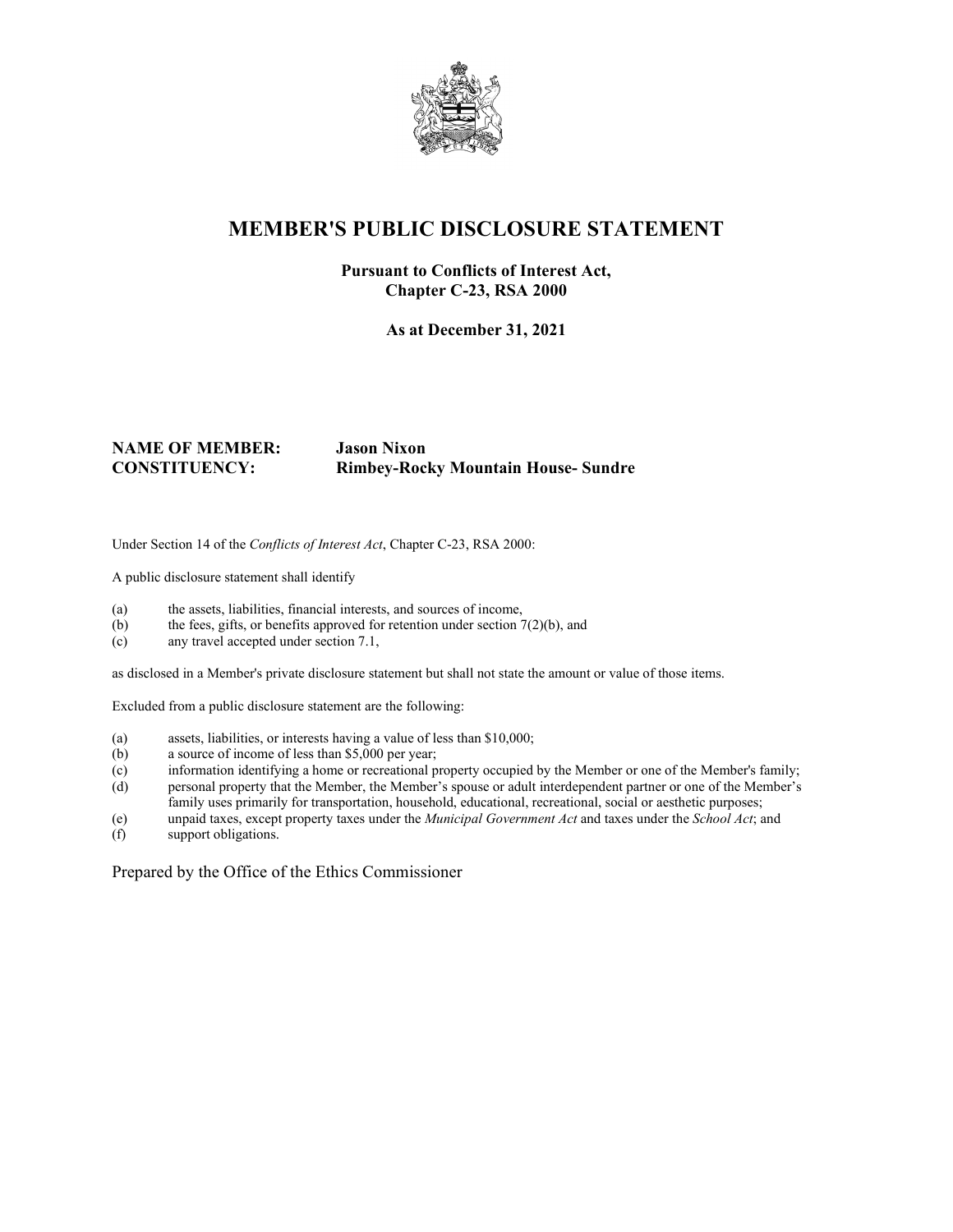### **PUBLIC DISCLOSURE STATEMENT FOR Jason Nixon**

# **FORM 1: MEMBER (Jason Nixon)**

| <b>INCOME</b>                                                                                   |                                                                                                                                                                                                                       |
|-------------------------------------------------------------------------------------------------|-----------------------------------------------------------------------------------------------------------------------------------------------------------------------------------------------------------------------|
| <b>Source</b>                                                                                   | <b>Nature of Income</b>                                                                                                                                                                                               |
| <b>Province of Alberta</b>                                                                      | MLA Indemnity and Allowance                                                                                                                                                                                           |
| <b>ASSETS</b>                                                                                   |                                                                                                                                                                                                                       |
| <b>Real Property</b>                                                                            | Primary Residence<br>Secondary Residence                                                                                                                                                                              |
| <b>Bank, Trust Company or Other Financial</b><br><b>Institution</b>                             | Royal Bank                                                                                                                                                                                                            |
| <b>Publicly Traded Securities (stocks and bonds)</b><br>and Registered Retirement Savings Plans | RBC: iShares Core S&P Total US Stock Market<br>ETF, iShares TR Cores MSCI EAFE ETF, BMO<br>Aggregate Bond Index ETF, Vanguard FTSE<br>CDA All Cap Index ETF TR Unit, iShares Core<br><b>MSCI Emerging Markets ETF</b> |
| <b>Canada Savings Bonds, Guaranteed</b><br><b>Investment Certificates</b>                       | n/a                                                                                                                                                                                                                   |
| <b>Mutual Funds</b>                                                                             | n/a                                                                                                                                                                                                                   |
| <b>Annuities and Life Insurance Policies</b>                                                    | MLA Group Plan, Canada Life Assurance                                                                                                                                                                                 |
| <b>Pension Rights</b>                                                                           | n/a                                                                                                                                                                                                                   |
| <b>Other Assets</b>                                                                             | n/a                                                                                                                                                                                                                   |
| <b>Gifts and Personal Benefits</b>                                                              | n/a                                                                                                                                                                                                                   |
| <b>Travel on Non-commercial Aircraft</b>                                                        | n/a                                                                                                                                                                                                                   |
| <b>LIABILITIES</b>                                                                              |                                                                                                                                                                                                                       |
| <b>Mortgages</b>                                                                                | Bow Valley Credit Union, Royal Bank                                                                                                                                                                                   |
| <b>Loans or Lines of Credit</b>                                                                 | n/a                                                                                                                                                                                                                   |
| <b>Guarantees</b>                                                                               | n/a                                                                                                                                                                                                                   |
| Other                                                                                           | n/a                                                                                                                                                                                                                   |
| <b>FINANCIAL INTERESTS</b>                                                                      |                                                                                                                                                                                                                       |
| n/a                                                                                             |                                                                                                                                                                                                                       |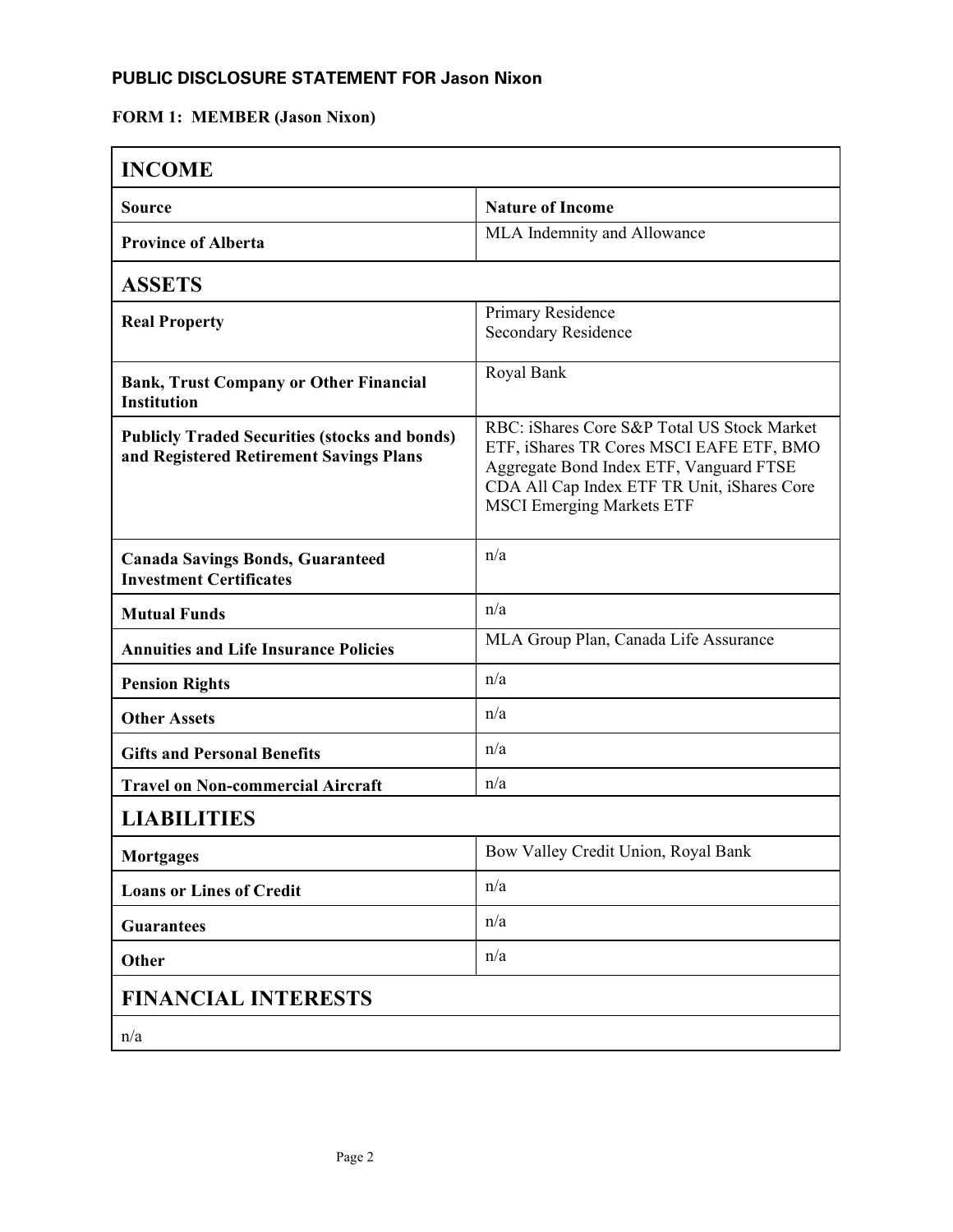### **PUBLIC DISCLOSURE STATEMENT FOR Jason Nixon**

# **FORM 2: MEMBER'S SPOUSE/ADULT INTERDEPENDENT PARTNER (Tiffany Nixon)**

| <b>INCOME</b>                                                                                   |                                                                                                                                    |
|-------------------------------------------------------------------------------------------------|------------------------------------------------------------------------------------------------------------------------------------|
| Source                                                                                          | <b>Nature of Income</b>                                                                                                            |
| <b>Outkast Oilfield Supplies</b>                                                                | <b>Employment</b> Income                                                                                                           |
| <b>Ace Hardware</b>                                                                             |                                                                                                                                    |
| <b>ASSETS</b>                                                                                   |                                                                                                                                    |
| <b>Real Property</b>                                                                            | Joint with Spouse                                                                                                                  |
| <b>Bank, Trust Company or Other Financial</b><br><b>Institution</b>                             | Joint with Spouse                                                                                                                  |
| <b>Publicly Traded Securities (stocks and bonds)</b><br>and Registered Retirement Savings Plans | RBC: Vanguard FTSE CDA All Cap Index ETF<br>TR Unit, iShares Core S&P Total US Stock<br>Market ETF, iShares TR Cores MSCI EAFE ETF |
| <b>Canada Savings Bonds, Guaranteed</b><br><b>Investment Certificates</b>                       | n/a                                                                                                                                |
| <b>Mutual Funds</b>                                                                             | n/a                                                                                                                                |
| <b>Annuities and Life Insurance Policies</b>                                                    | Royal Bank, Canada Life Assurance                                                                                                  |
| <b>Pension Rights</b>                                                                           | n/a                                                                                                                                |
| <b>Other Assets</b>                                                                             | n/a                                                                                                                                |
| <b>Gifts and Personal Benefits</b>                                                              | n/a                                                                                                                                |
| <b>LIABILITIES</b>                                                                              |                                                                                                                                    |
| <b>Mortgages</b>                                                                                | Joint with Spouse                                                                                                                  |
| <b>Loans or Lines of Credit</b>                                                                 | n/a                                                                                                                                |
| <b>Guarantees</b>                                                                               | n/a                                                                                                                                |
| Other                                                                                           | n/a                                                                                                                                |
| <b>FINANCIAL INTERESTS</b>                                                                      |                                                                                                                                    |
| n/a                                                                                             |                                                                                                                                    |